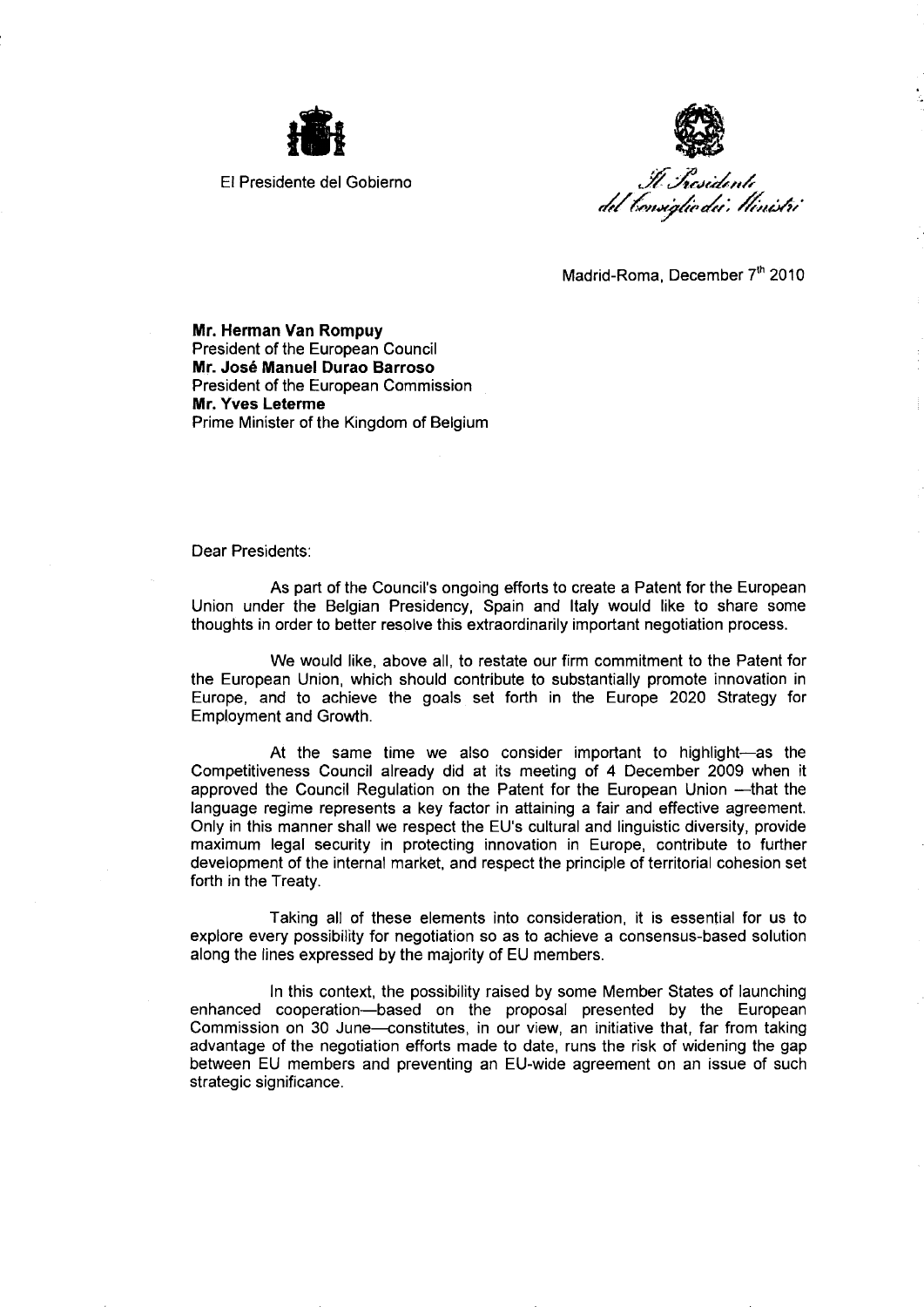



We should recall that enhanced cooperation is an exceptional mechanism which must be used cautiously in order to promote EU objectives and strengthen the integration process, and which, under no circumstances, should become an instrument for excluding certain Member States, when they are still committed to carrying on negotiations. An inappropriate use of enhanced cooperation in this case would set a negative precedent, and would be contrary to the objectives for which this mechanism was initially created.

Moreover, we insist that enhanced cooperation should only be applied as a last resort mechanism, a requirement that is not met in the negotiations concerning the Patent's language regime.

In this sense, it is difficult to consider the barely five months that have passed since the Commission's presentation of its proposal as a reasonable period of time for reaching an agreement on such a relevant economic, legal, and institutional issue. Moreover, the Council has vet to analyse other possible language regime options, since throughout this short period of time we have mainly limited ourselves to insisting on the proposed formula, with certain transitory amendments,

The important interests at stake, their impact on the competitiveness of European industry, and the high political profile of the language issue are all well worth the additional effort needed to reach the unanimity desired.

Furthermore, an enhanced cooperation directly contradicts one of the basic goals of the Europe 2020 Strategy for Employment and Growth, developed through the emblematic Union for Innovation initiative, which sets forth that, with the aim of improving framework conditions for innovation in Europe, a single European patent should be created, as well as a specialised European jurisdictional system. The Commission's proposal would make it impossible to achieve either one on a European scale.

In addition, when discussing enhanced cooperation, we cannot ignore the issue of the European Union Patent's jurisdictional system—a mandatory condition to ensure the patent's usefulness, and which would be difficult to include in a future enhanced cooperation, as general procedural regulations already exist on this matter.

Therefore, and for the sake of caution, we should wait for the Court opinion on the European Jurisdictional System for Patents. It may in fact provide us further elements to clarify important issues, including those related to the language regime of the future jurisdictional system.

Given these circumstances, and bearing in mind all these arguments, Spain and Italy consider it necessary to continue negotiation efforts on the European Union Patent's language regime, and we commit to evaluate—with flexibility and in a constructive spirit—new solutions that will benefit the entire European Union, and that are acceptable to all Member States.